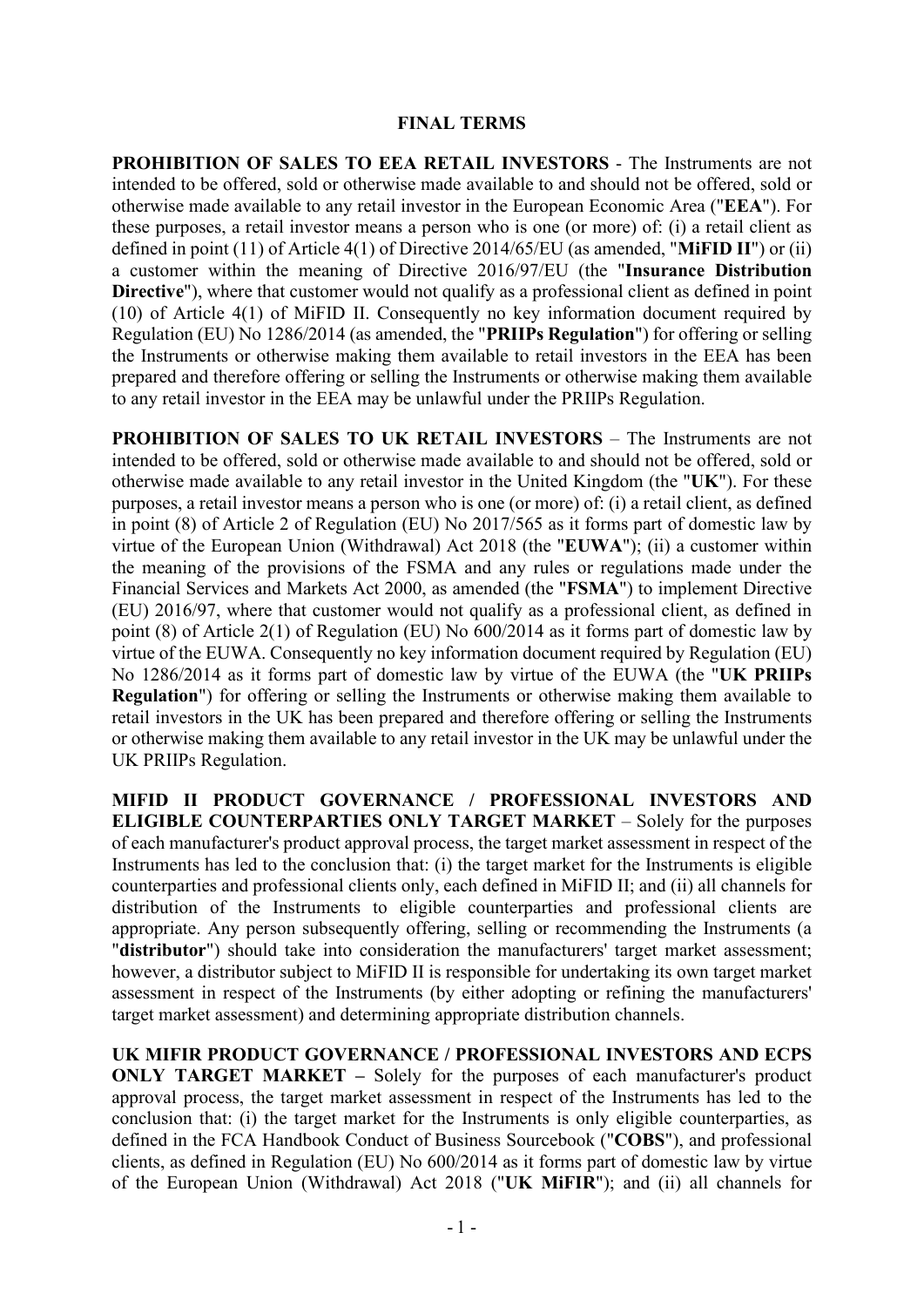distribution of the Instruments to eligible counterparties and professional clients are appropriate. Any person subsequently offering, selling or recommending the Instruments (a "**distributor**") should take into consideration the manufacturers' target market assessment; however, a distributor subject to the FCA Handbook Product Intervention and Product Governance Sourcebook (the "**UK MiFIR Product Governance Rules**") is responsible for undertaking its own target market assessment in respect of the Instruments (by either adopting or refining the manufacturers' target market assessment) and determining appropriate distribution channels.

**Singapore Securities and Futures Act Product Classification –** Solely for the purposes of its obligations pursuant to sections 309B(1)(a) and 309B(1)(c) of the Securities and Futures Act 2001 (Chapter 289) of Singapore (the "**SFA**"), the Issuer has determined, and hereby notifies all relevant persons (as defined in Section 309A of the SFA) that the Instruments are "prescribed capital markets products" (as defined in the Securities and Futures (Capital Markets Products) Regulations 2018).

# **Final Terms dated 24 May 2022**

# **TELEFÓNICA EMISIONES, S.A.U.**

# **LEI: 549300Y5MFC45W5Z3K71**

# **Issue of EUR 1,000,000,000 2.592 per cent. Sustainable Instruments due May 2031 Unconditionally and Irrevocably Guaranteed by TELEFÓNICA, S.A. under the EUR 40,000,000,000 Programme for the Issuance of Debt Instruments**

## **PART A – CONTRACTUAL TERMS**

Terms used herein shall be deemed to be defined as such for the purposes of the Conditions (the "**Conditions**") set forth on pages 34 to 82, inclusive, of the Base Prospectus dated 6 April 2022 and the supplement to it dated 13 May 2022 which together constitute a base prospectus (the "**Base Prospectus**") for the purposes of the Prospectus Regulation. This document constitutes the Final Terms of the Instruments described herein for the purposes of Article 8.4 of the Prospectus Regulation. These Final Terms contain the final terms of the Instruments and must be read in conjunction with such Base Prospectus.

Full information on the Issuer, the Guarantor and the offer of the Instruments described herein is only available on the basis of the combination of these Final Terms and the Base Prospectus as so supplemented. The Base Prospectus and the supplement to it are available for viewing at www.telefonica.com and copies may be obtained from Gran Vía, 28, 28013 Madrid (being the registered office of the Issuer), at the offices of The Bank of New York Mellon, London Branch at One Canada Square, London E14 5AL and at the offices of The Bank of New York Mellon SA/NV, Luxembourg Branch at Vertigo Building – Polaris, 2-4 rue Eugène Ruppert, L-2453 Luxembourg.

The expression "**Prospectus Regulation**" means Regulation (EU) 2017/1129 as amended.

1. (i) Issuer: Telefónica Emisiones, S.A.U.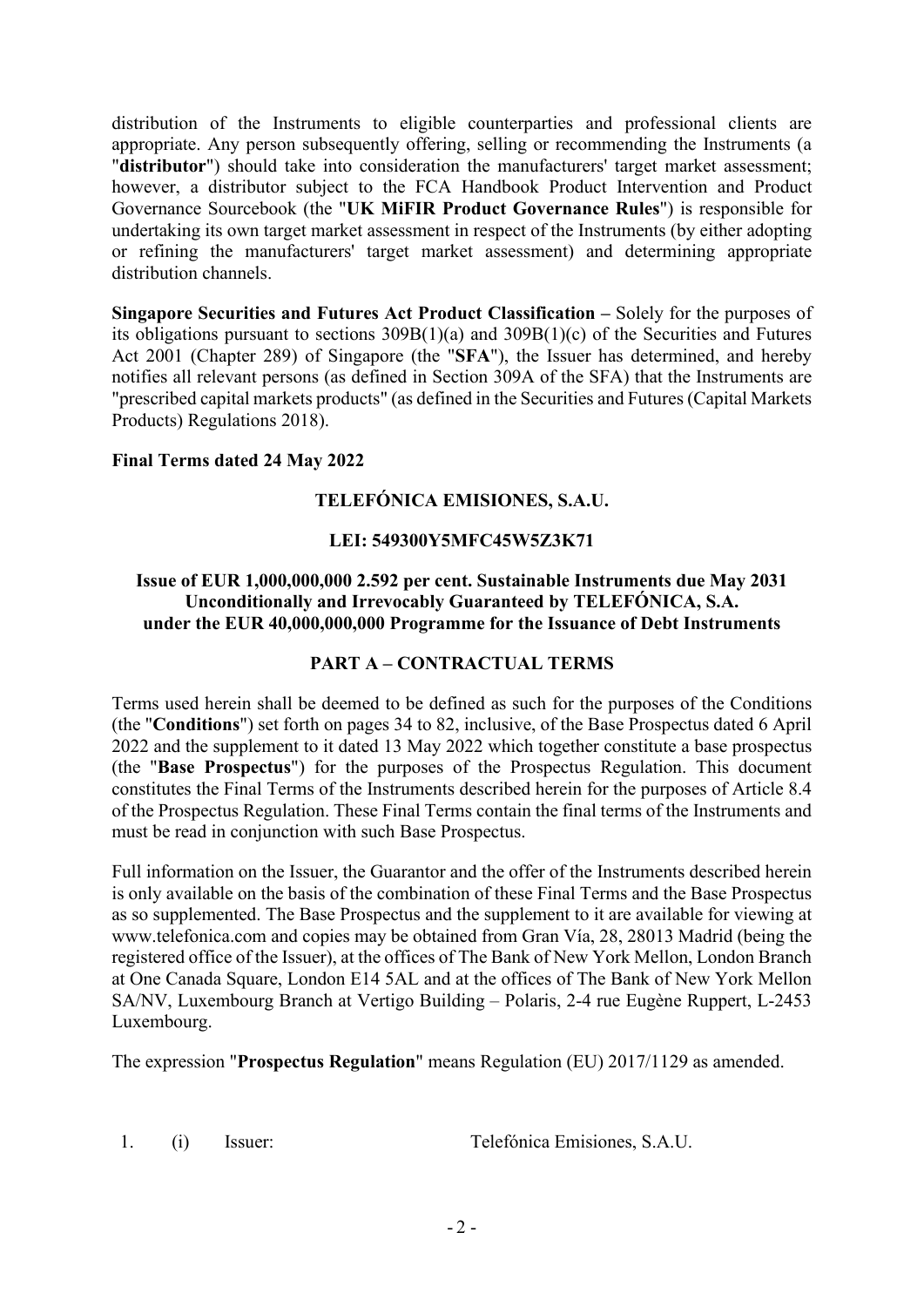|     | (ii)                             | Guarantor:                                        | Telefónica, S.A.                                                                                                                                                      |
|-----|----------------------------------|---------------------------------------------------|-----------------------------------------------------------------------------------------------------------------------------------------------------------------------|
| 2.  | (i)                              | Series Number:                                    | 68                                                                                                                                                                    |
|     | (ii)                             | Tranche Number:                                   | $\mathbf{1}$                                                                                                                                                          |
|     | (iii)                            | Date on which the Instruments<br>become fungible: | Not Applicable                                                                                                                                                        |
| 3.  |                                  | Specified Currency or Currencies:                 | EUR ("EUR")                                                                                                                                                           |
| 4.  | <b>Aggregate Nominal Amount:</b> |                                                   |                                                                                                                                                                       |
|     | (i)                              | Series:                                           | EUR 1,000,000,000                                                                                                                                                     |
|     | (ii)                             | Tranche:                                          | EUR 1,000,000,000                                                                                                                                                     |
| 5.  | <b>Issue Price:</b>              |                                                   | 100.00 per cent. of the Aggregate Nominal<br>Amount                                                                                                                   |
| 6.  | (i)                              | <b>Specified Denominations:</b>                   | EUR 100,000 and integral multiples of EUR<br>100,000 thereafter                                                                                                       |
|     | (ii)                             | <b>Calculation Amount:</b>                        | EUR 100,000                                                                                                                                                           |
| 7.  | (i)                              | Trade Date:                                       | 18 May 2022                                                                                                                                                           |
|     | (ii)                             | <b>Issue Date:</b>                                | 25 May 2022                                                                                                                                                           |
|     | (iii)                            | <b>Interest Commencement Date:</b>                | <b>Issue Date</b>                                                                                                                                                     |
| 8.  |                                  | <b>Maturity Date:</b>                             | 25 May 2031                                                                                                                                                           |
| 9.  | <b>Interest Basis:</b>           |                                                   | 2.592 per cent. Fixed Rate                                                                                                                                            |
|     |                                  |                                                   | (See paragraph 13 below)                                                                                                                                              |
| 10. | Redemption/Payment Basis:        |                                                   | Subject to any purchase and cancellation or<br>early redemption, the Instruments will be<br>redeemed on the Maturity Date at 100 per<br>cent. of their nominal amount |
| 11. | Put/Call Options:                |                                                   | Put Option: Not Applicable                                                                                                                                            |
|     |                                  |                                                   | Call Option: See paragraph 15 below                                                                                                                                   |
| 12. | (i)                              | Status of the Instruments:                        | Senior                                                                                                                                                                |
|     | (ii)                             | Status of the Guarantee:                          | Senior                                                                                                                                                                |

# **PROVISIONS RELATING TO INTEREST (IF ANY) PAYABLE**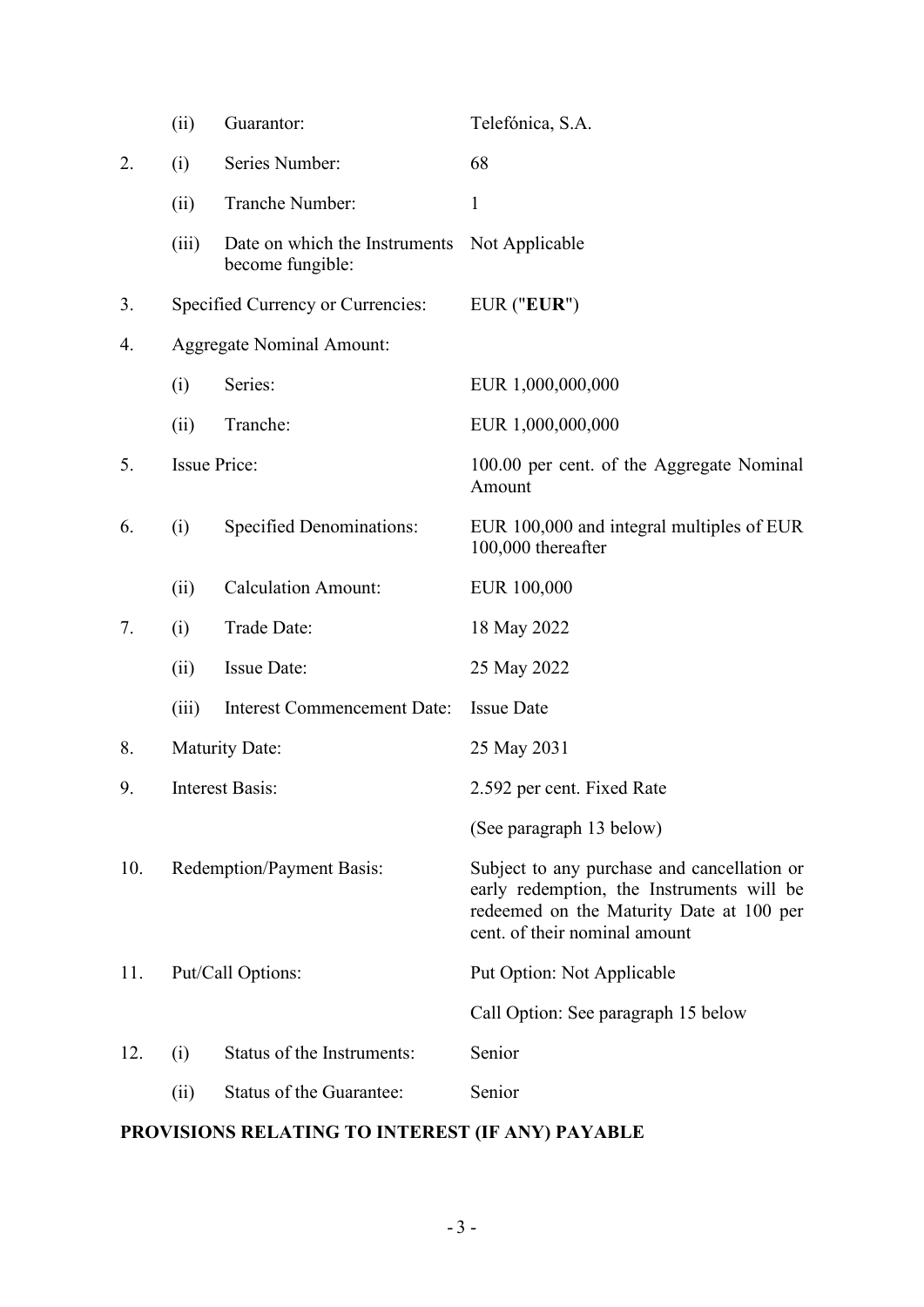| 13. | <b>Fixed Rate Instrument Provisions</b> |                                                      | Applicable                                                     |
|-----|-----------------------------------------|------------------------------------------------------|----------------------------------------------------------------|
|     | (i)                                     | Rate of Interest:                                    | 2.592 per cent. <i>per annum</i> payable annually<br>in arrear |
|     | (i)                                     | Interest Payment Date(s):                            | 25 May in each year, not adjusted                              |
|     | (iii)                                   | <b>Fixed Coupon Amount:</b>                          | EUR 2,592 per Calculation Amount                               |
|     | (iv)                                    | Broken Amount(s):                                    | Not Applicable                                                 |
|     | (v)                                     | Day Count Fraction:                                  | Actual/Actual (ICMA)                                           |
| 14. |                                         | <b>Floating Rate Instrument</b><br><b>Provisions</b> | Not Applicable                                                 |

# **PROVISIONS RELATING TO REDEMPTION**

| 15. |                                                                                                | <b>Call Option</b>                                                                                                       | Applicable                                                                                                               |
|-----|------------------------------------------------------------------------------------------------|--------------------------------------------------------------------------------------------------------------------------|--------------------------------------------------------------------------------------------------------------------------|
|     | (i)                                                                                            | <b>Optional Redemption Date(s):</b>                                                                                      | Any Business Day on or prior to the Maturity<br>Date                                                                     |
|     | (ii)                                                                                           | Optional<br>Redemption<br>Amount(s) of each Instrument:                                                                  | Make Whole Amount                                                                                                        |
|     | (iii)                                                                                          | If redeemable in part:                                                                                                   | Not Applicable                                                                                                           |
|     | (iv)                                                                                           | <b>Calculation Agent:</b>                                                                                                | independent<br>and<br>An<br>internationally<br>recognised financial adviser selected by the<br>Issuer at its own expense |
|     | (v)                                                                                            | Reference Bond:                                                                                                          | DBR 0.00 per cent. February 2031                                                                                         |
|     | (vi)                                                                                           | <b>Quotation Time:</b>                                                                                                   | 10.00 a.m. London                                                                                                        |
|     | (vii)                                                                                          | Redemption Margin:                                                                                                       | $0.25$ per cent.                                                                                                         |
| 16. | <b>Put Option</b>                                                                              |                                                                                                                          | Not Applicable                                                                                                           |
| 17. | Final Redemption Amount of each $\epsilon$ 100,000 per Calculation Amount<br><b>Instrument</b> |                                                                                                                          |                                                                                                                          |
| 18. | <b>Early Redemption Amount</b>                                                                 |                                                                                                                          |                                                                                                                          |
|     |                                                                                                | Calculation Amount payable on<br>redemption for taxation reasons or on<br>event of default or other early<br>redemption: | Early Redemption Amount(s) per $\epsilon$ 100,000 per Calculation Amount                                                 |
| 19. |                                                                                                | <b>Early Termination Amount</b>                                                                                          | $€100,000$ per Calculation Amount                                                                                        |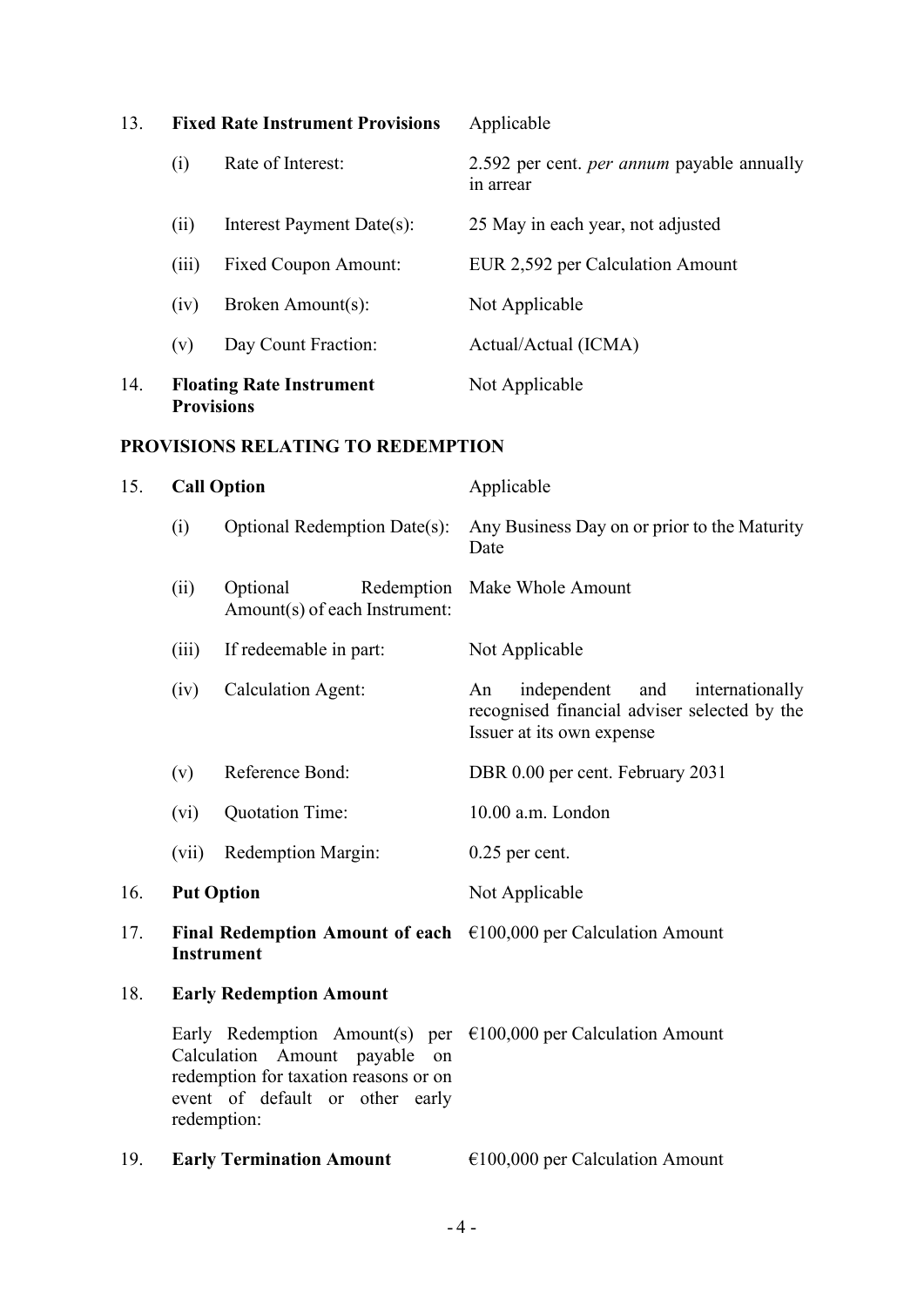| 20. | Redemption<br>following<br><b>Substantial Purchase Event</b>                                                                            | <b>a</b> Applicable                                                                                                                                                                                               |
|-----|-----------------------------------------------------------------------------------------------------------------------------------------|-------------------------------------------------------------------------------------------------------------------------------------------------------------------------------------------------------------------|
|     | Substantial Purchase Event Threshold                                                                                                    | 80 per cent.                                                                                                                                                                                                      |
| 21. | <b>Residual Maturity Call Option</b>                                                                                                    | Applicable                                                                                                                                                                                                        |
|     | <b>GENERAL PROVISIONS APPLICABLE TO THE INSTRUMENTS</b>                                                                                 |                                                                                                                                                                                                                   |
| 22. | <b>Form of Instruments:</b>                                                                                                             | <b>Bearer Instruments:</b>                                                                                                                                                                                        |
|     |                                                                                                                                         | Temporary Global Instrument exchangeable<br>for a Permanent Global Instrument which is<br>exchangeable for Definitive Instruments in<br>the limited circumstances specified in the<br>Permanent Global Instrument |
| 23. | New Global Instrument:                                                                                                                  | Yes                                                                                                                                                                                                               |
| 24. | Relevant Financial Centre(s) or other<br>special provisions relating to payment<br>dates:                                               | Not Applicable                                                                                                                                                                                                    |
| 25. | for future Coupons or No.<br>Talons<br>Receipts to be attached to Definitive<br>Instruments (and dates on which such<br>Talons mature): |                                                                                                                                                                                                                   |
| 26. | Details<br>relating to<br>of<br>each<br>Instruments:<br>amount<br>instalment, date on which each<br>payment is to be made:              | Instalment Not Applicable                                                                                                                                                                                         |
| 27. | Redenomination,<br>renominalisation Not Applicable<br>and reconventioning provisions:                                                   |                                                                                                                                                                                                                   |
| 28. | Instruments where the Specified Not Applicable<br>Currency is Renminbi: Party<br>responsible for calculating the Spot<br>Rate:          |                                                                                                                                                                                                                   |
| 29. | Commissioner:                                                                                                                           | Not Applicable                                                                                                                                                                                                    |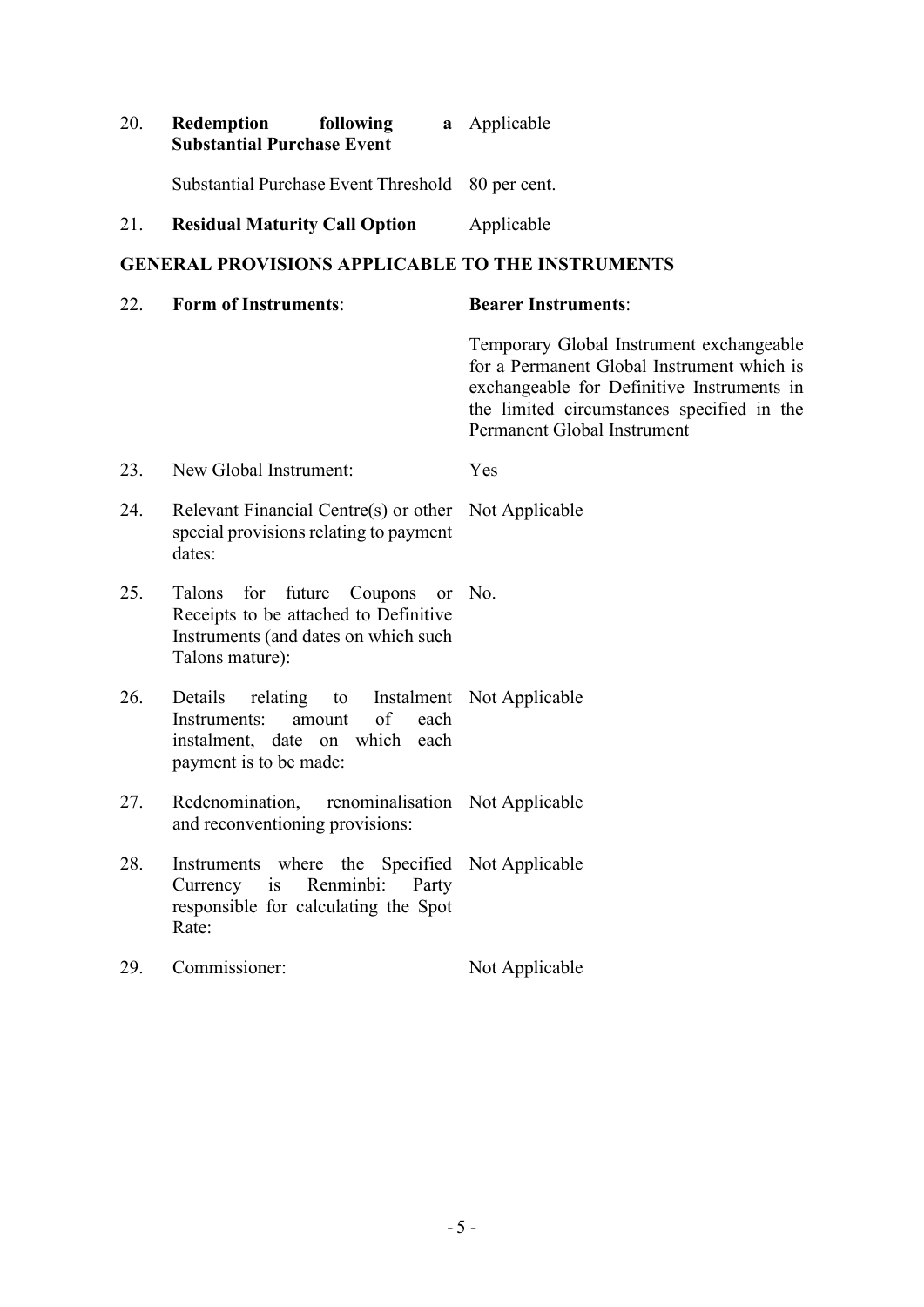**SIGNED** on behalf of TELEFÓNICA/ENISIONES, S.A.U.  $By:$ Duly authorised

 $-6-$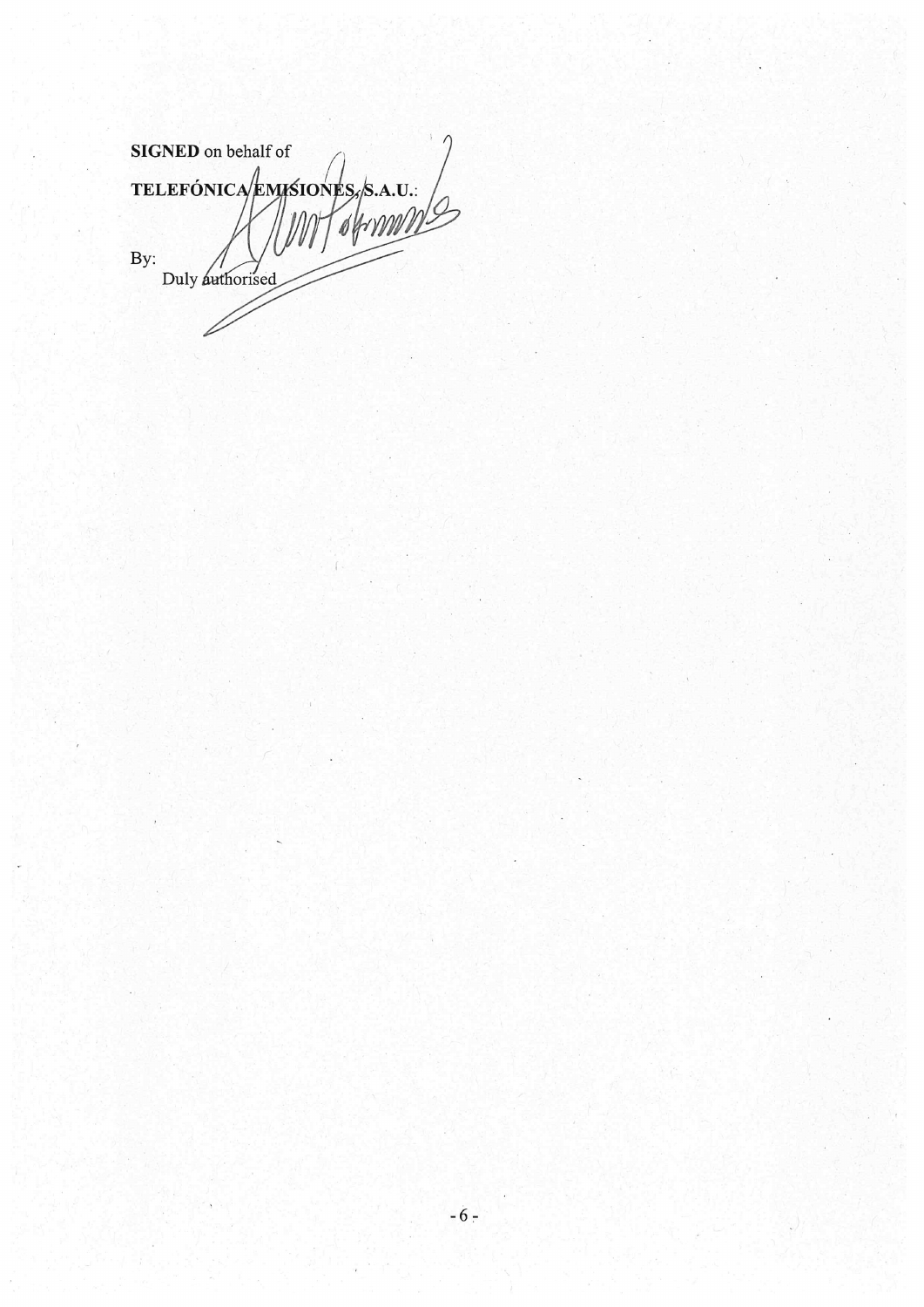SIGNED on behalf of<br>TELEFÓNICA, S.A.:  $\overline{By:}$ Duly authorised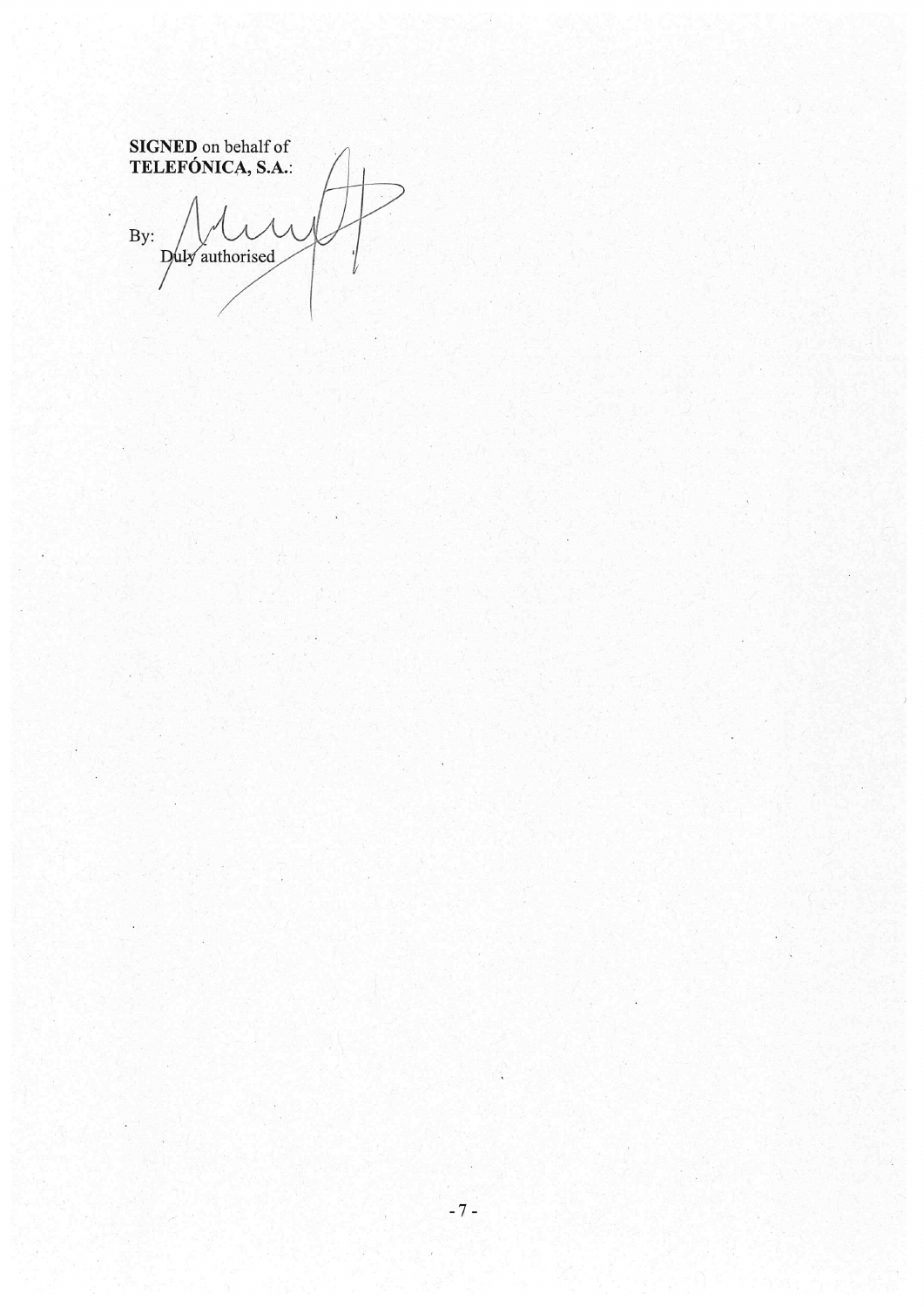## **PART B – OTHER INFORMATION**

#### 1. **LISTING**

- (i) Admission to trading Application is expected to be made by the Issuer (or on its behalf) for the Instruments to be admitted to trading on the regulated market of The Irish Stock Exchange plc, trading as Euronext Dublin, with effect from the Issue Date
- (ii) Estimate of total expenses  $\epsilon$ 1,000 related to admission to trading:

#### 2. **RATINGS**

Ratings: The Instruments to be issued have been rated:

S&P Global Ratings Europe Limited ("**S&P**"): BBB-

Moody's Investors Service España, S.A. ("**Moody's**"): Baa3

Fitch Ratings Ireland Limited ("**Fitch**"): BBB

S&P is established in the EEA and registered under Regulation (EU) No 1060/2009, as amended. The rating S&P has given to the Instruments is endorsed by S&P Global Ratings UK Limited, which is established in the UK and registered under Regulation (EU) No 1060/2009 as it forms part of domestic law of the United Kingdom by virtue of the EUWA.

Moody's is established in the EEA and registered under Regulation (EU) No 1060/2009, as amended. The rating Moody's has given to the Instruments is endorsed by Moody's Investors Service Ltd., which is established in the UK and registered under Regulation (EU) No 1060/2009 as it forms part of domestic law of the United Kingdom by virtue of the EUWA.

Fitch is established in the EEA and registered under Regulation (EU) No 1060/2009, as amended. The rating Fitch has given to the Instruments is endorsed by Fitch Ratings Limited, which is established in the UK and registered under Regulation (EU) No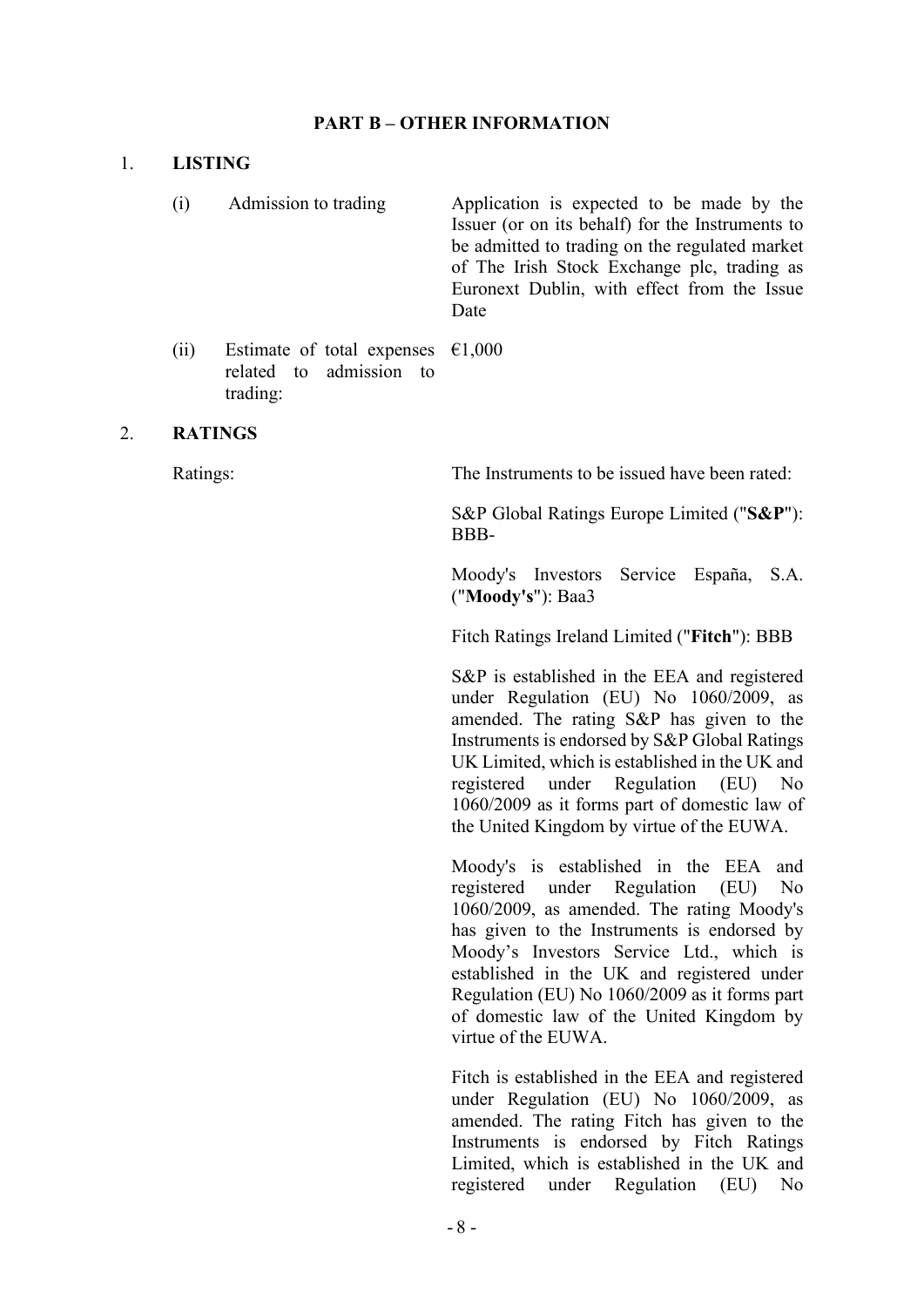# 3. **INTERESTS OF NATURAL AND LEGAL PERSONS INVOLVED IN THE ISSUE/OFFER**

Save for any fees payable to the Joint Lead Managers, so far as the Issuer is aware, no person involved in the offer of the Instruments has an interest material to the offer. The Joint Lead Managers and their affiliates have engaged, and may in the future engage, in investment banking and/or commercial banking transactions with, and may perform other services for, the Issuer and the Guarantor and their affiliates in the ordinary course of business.

# 4. **REASONS FOR THE OFFER AND ESTIMATED NET PROCEEDS**

Estimated Net Proceeds: EUR 996,000,000

An amount equal to the net proceeds of the issuance of the Instruments will be allocated to Eligible Projects as described in Telefónica's Sustainable Development Goals Framework (the "**SDG Framework**"). The SDG Framework is in accordance with the Green Bond Principles 2018, Social Bond Principles 2018 and Sustainability Bond Guidelines 2020, each published by the International Capital Market Association. The SDG Framework is available at: [https://www.telefonica.com/documents/162467/144347968/Telefonica-Framework-](https://www.telefonica.com/documents/162467/144347968/Telefonica-Framework-Green-Social-Bonds-20210122.pdf/2ba276f5-af73-08b1-d4ea-2e169abd66e5)[Green-Social-Bonds-20210122.pdf/2ba276f5-af73-08b1-d4ea-2e169abd66e5.](https://www.telefonica.com/documents/162467/144347968/Telefonica-Framework-Green-Social-Bonds-20210122.pdf/2ba276f5-af73-08b1-d4ea-2e169abd66e5) The Second-Party Opinion from Sustainalytics B.V. dated 22 January 2021 is available at: [https://www.telefonica.com/documents/162467/144347968/Telefonica-SDG-](https://www.telefonica.com/documents/162467/144347968/Telefonica-SDG-Framework-Second-Party-Opinion-20210122.pdf/8a8de56e-1d09-17b7-ed65-a2a8e012ad4e)[Framework-Second-Party-Opinion-20210122.pdf/8a8de56e-1d09-17b7-ed65](https://www.telefonica.com/documents/162467/144347968/Telefonica-SDG-Framework-Second-Party-Opinion-20210122.pdf/8a8de56e-1d09-17b7-ed65-a2a8e012ad4e) [a2a8e012ad4e.](https://www.telefonica.com/documents/162467/144347968/Telefonica-SDG-Framework-Second-Party-Opinion-20210122.pdf/8a8de56e-1d09-17b7-ed65-a2a8e012ad4e) Neither the SDG Framework nor the Second-Party Opinion is incorporated into, or forms part of these Final Terms or the Base Prospectus.

# 5. **YIELD**

|    | Indication of yield:           | 2.592 per cent. <i>per annum</i>                                                                                                                                                                  |  |
|----|--------------------------------|---------------------------------------------------------------------------------------------------------------------------------------------------------------------------------------------------|--|
|    |                                | The yield is calculated at the Issue Date<br>on the basis of the Issue Price. It is not an<br>indication of future yield.                                                                         |  |
| 6. | <b>OPERATIONAL INFORMATION</b> |                                                                                                                                                                                                   |  |
|    | ISIN:                          | XS2484587048                                                                                                                                                                                      |  |
|    | Common Code:                   | 248458704                                                                                                                                                                                         |  |
|    | CFI Code:                      | See the website of the Association of<br>National Numbering Agencies (ANNA)<br>alternatively sourced from the<br><sub>or</sub><br>responsible National Numbering Agency<br>that assigned the ISIN |  |